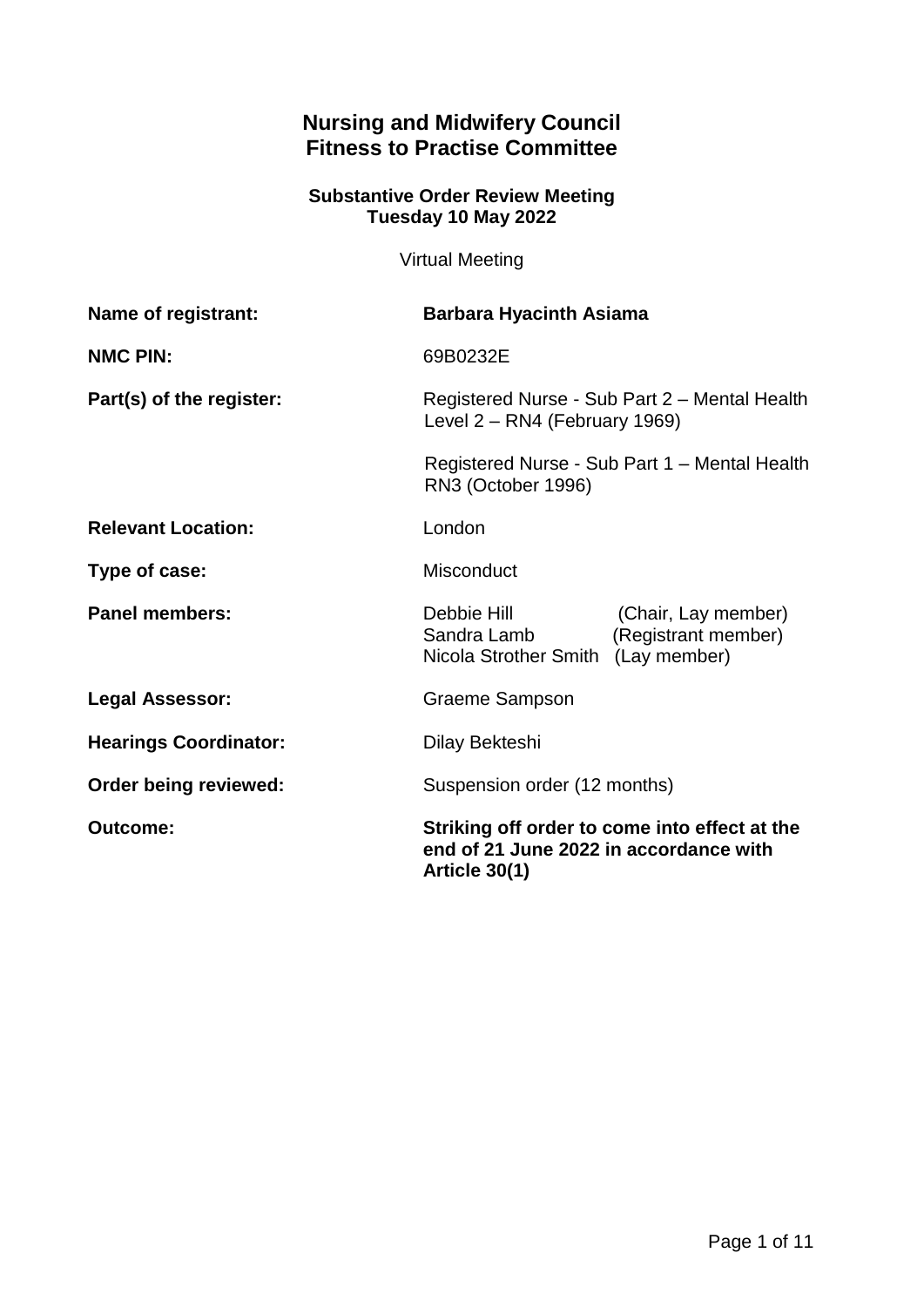## **Decision and reasons on service of Notice of Meeting**

The panel considered whether notice of this meeting has been served in accordance with the Nursing and Midwifery Council (Fitness to Practise) Rules 2004 (as amended) ("the Rules").

The panel noted that the Notice of Meeting had been sent to Mrs Asiama's registered email address on 1 April 2022.

The panel accepted the advice of the legal assessor.

In the light of all of the information available, the panel was satisfied that Mrs Asiama has been served with notice of this meeting in accordance with the requirements of Rules 11A and 34 of the Nursing and Midwifery Council (Fitness to Practise) Rules 2004 (as amended) (the Rules).

## **Decision and reasons on review of the current order**

The panel decided to replace the suspension order with a striking-off order. This order will come into effect at the end of 21 June 2022 in accordance with Article 30(1) of the Nursing and Midwifery Order 2001 (as amended) (the Order).

This is the first review of a substantive suspension order originally imposed for a period of 12 months by a Fitness to Practise Committee panel on 21 May 2021.

The current order is due to expire at the end of 21 June 2022.

The panel is reviewing the order pursuant to Article 30(1) of the Order.

The charges found proved which resulted in the imposition of the substantive order were as follows:

*'That you a registered nurse;*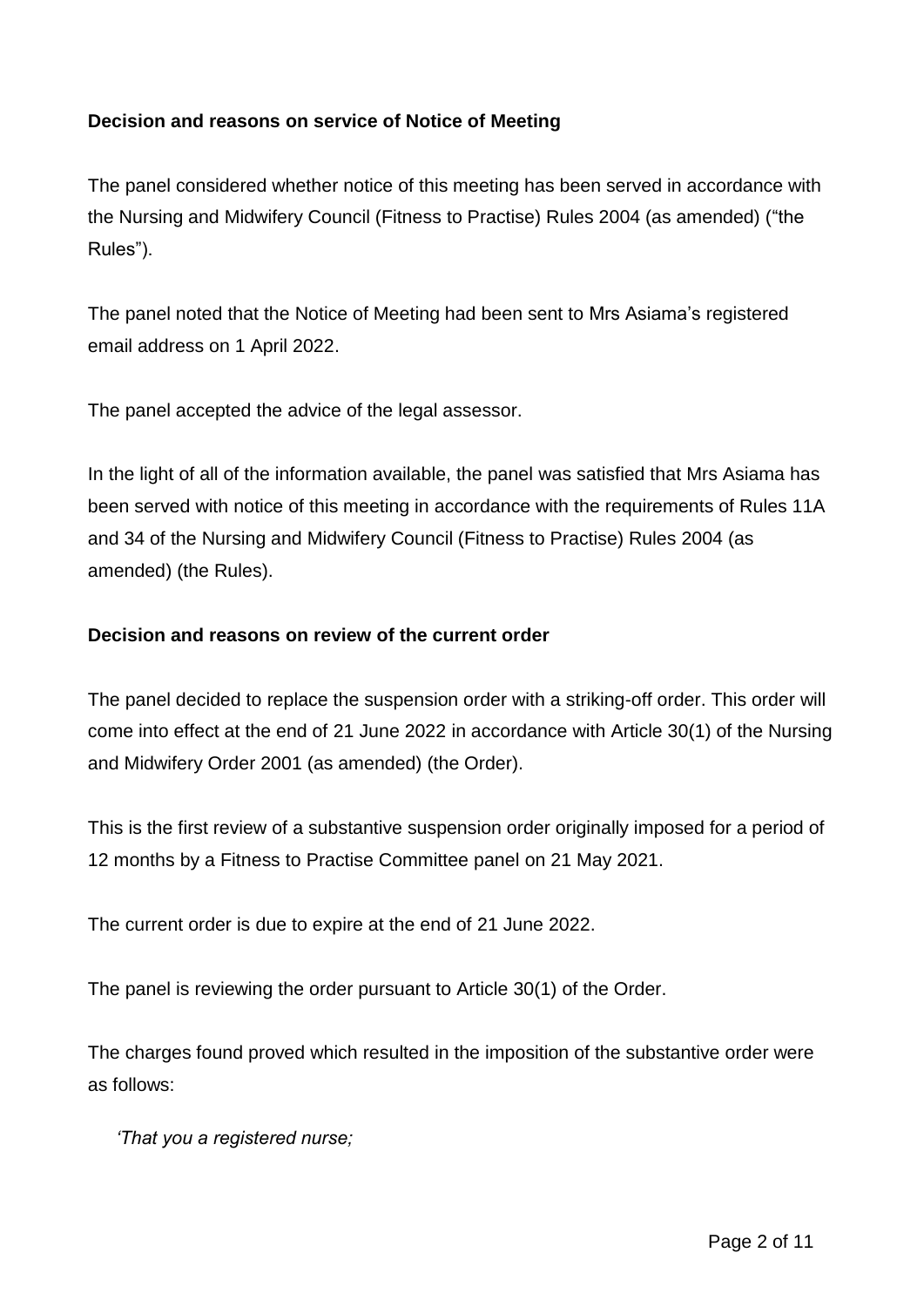- *1. On the 14th December 2018;*
- *(a) In respect of Resident A;*
	- *(i) Did not assess them for any pain*
	- *(ii) Did not enquire with them whether they required any pain or sickness tablets.*
	- *(iii) Failed to recognise what Metoclopramide is used for*
- *(b) In respect of Resident B;*
	- *(i) Failed to carry out an individual assessment as to whether the Resident required pain relief*
- *(c) In respect of Resident C;*
	- *(i) Attempted to administer insulin; Without first checking the blood sugar levels, and Without asking the Resident beforehand*
	- *(ii) Failed to record the units of insulin injected on the MAR chart*
- *(d) In respect of Resident D;*
	- *(i) Failed to assess whether they required pain relief*
	- *(ii) Failed to provide a clinical reason and/or justification for providing the Resident two Co-Codamol tablets*
- *(e) In respect of Resident E;*
	- *(i) Carried out the incorrect procedure prior to the administration of Doxasozin, and*
	- *(ii) In doing so caused distress to the Resident.*
	- *(iii) …*
	- *(iv)…*
	- *(v) …*
	- *(vi)Did not know the resident's mobility*
- *(f) In respect of Resident F;*

*Failed to assess the amount of thickening agent required, by either;*

*(i) Checking the MAR chart*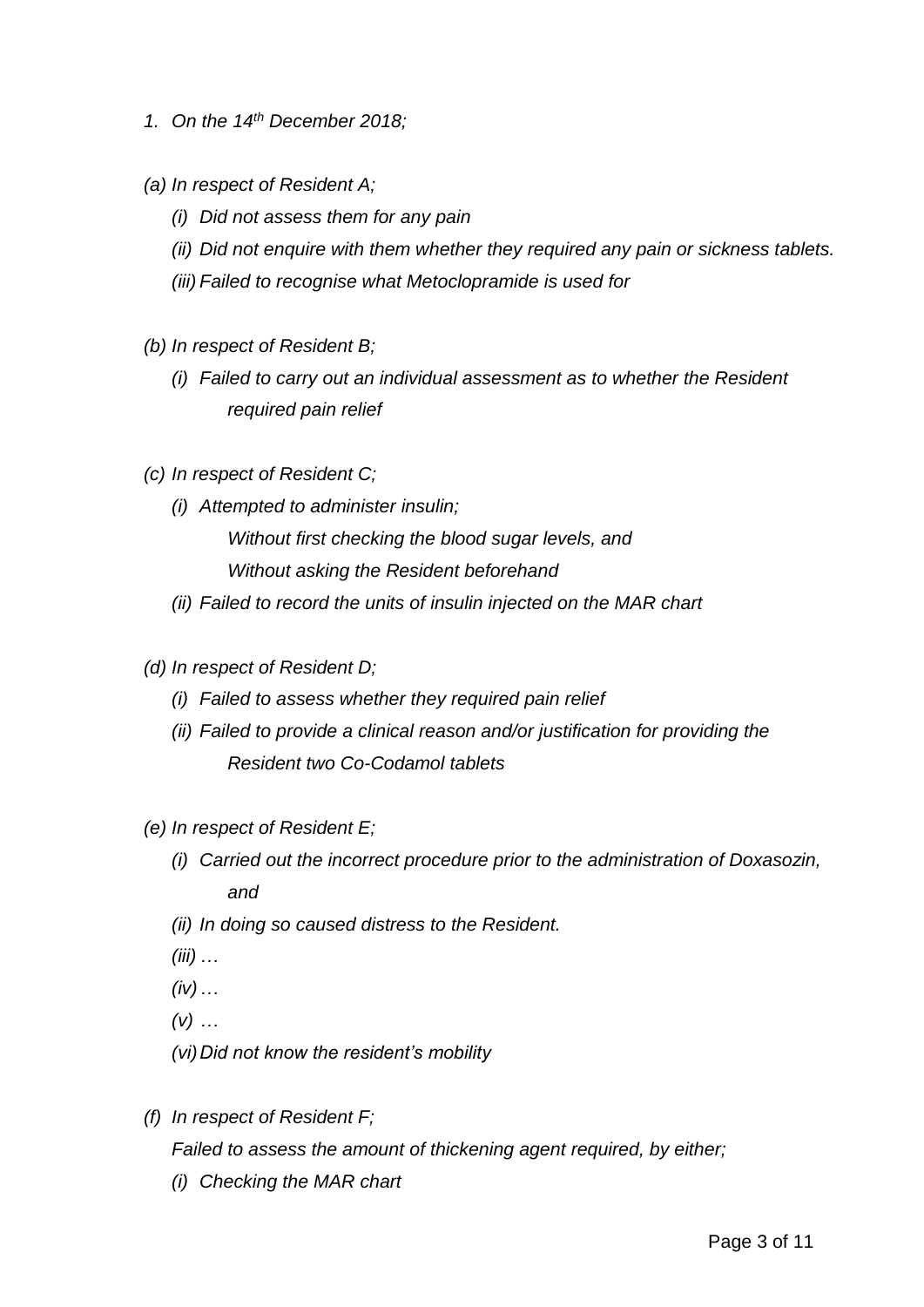*(ii) Checking the Care Plan*

*(iii) Making enquiries with anyone else*

- *(g) In respect of Resident G;*
	- *(i) Failed to administer a laxative when required, and*
	- *(ii) Failed to sign the MAR indicating this*
- *(h) In respect of Resident H;*
	- *(i) Having administered Carbocisteine tablets, failed to sign as administered on the MAR chart*
	- *(ii) Failed to follow hygiene rules when providing eye drops*
- *(i) In respect of Resident I;*
	- *(i) …*
	- *(ii) …*
	- *(iii) Attempted to administer one tablet of Amoxicillin at a time when it was not required*
	- *(iv)Failed to adequately dispose of the Amoxicillin once discovered that it was not required, and*
	- *(v) Failed to record the disposal of it in the destruction book*
- *(j) In respect of Resident J;*
	- *(i) Signed the MAR chart indicating that eye drops had been administered when they had not.*
- *(k) In respect of Resident K;*
	- *(i) Failed to properly consider the MAR chart as to the type of medication that was to be administered*
	- *(ii) Attempted to administer insulin when in fact Heparin was to be administered*

*AND, in light of the above your fitness to practise is impaired by reason of your misconduct.'*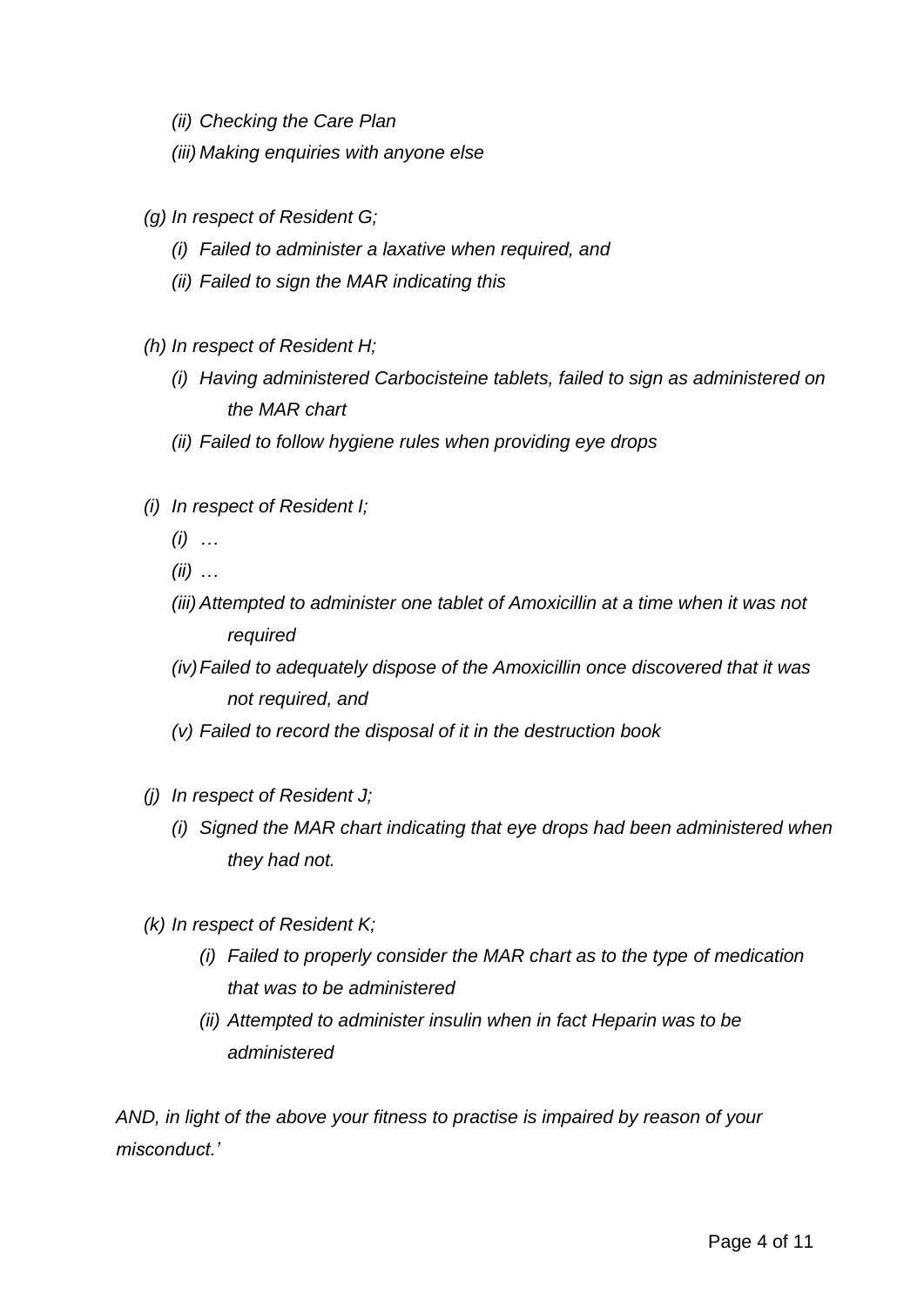The original panel determined the following with regard to impairment:

*'The panel next went on to decide if as a result of the misconduct, Mrs Asiama's fitness to practise is currently impaired.*

*Nurses occupy a position of privilege and trust in society and are expected at all times to be professional. Patients and their families must be able to trust nurses with their lives and the lives of their loved ones. They must make sure that their conduct at all times justifies both their patients' and the public's trust in the profession. In this regard the panel considered the judgement of Mrs Justice Cox in the case of Council for Healthcare Regulatory Excellence v (1) Nursing and Midwifery Council (2) Grant [2011] EWHC 927 (Admin).*

*The panel determined that the first three limbs of the test are engaged in Mrs Asiama's case. The panel finds that several patients were put at real risk of harm and as a result of Mrs Asiama's misconduct and that no harm was caused due to her being observed by Mr 2. Mrs Asiama's misconduct had breached the NMC Code, the fundamental tenets of the nursing profession and therefore brought its reputation into disrepute. It was satisfied that confidence in the nursing profession would be undermined if its regulator did not find charges relating to the misconduct serious.* 

*The panel noted that there a several clinical errors but it was satisfied that the misconduct in this case is capable of remediation. However, the panel carefully considered the evidence before it and determined that there is little to no evidence to indicate that Mrs Asiama has remedied her practice. The panel took into account Mr 2's witness statement and noted that following her competency assessment she was asked how she thought it went and, Mrs Asiama replied stating that 'I made some errors but I think it went well.' It noted that whilst Mrs Asiama has acknowledge some of her errors, it was concerned that she failed to demonstrate any remorse or insight into her actions. The panel noted that despite completing her medication training prior to her competency assessment, Mrs Asiama made several errors during a single medication round, some of which were serious. The panel*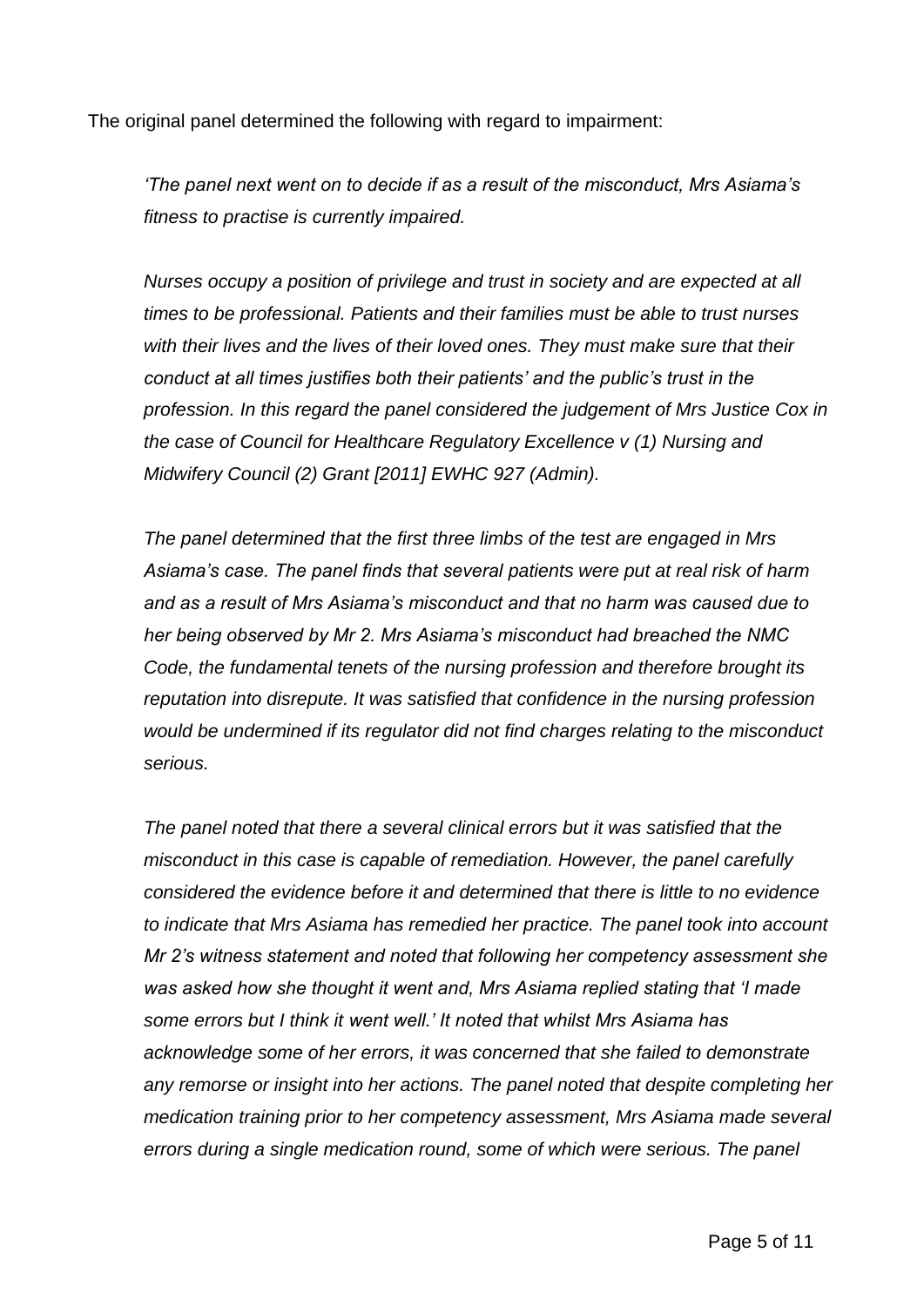*also noted that Mrs Asiama has not engaged with the NMC regarding these proceedings.* 

*The panel is of the view that given Mrs Asiama's lack of insight, lack of remediation and lack of engagement with the NMC, there is a real risk of repetition. On the basis of all the information before it, the panel decided that a finding of impairment is necessary on the grounds of public protection.* 

*The panel bore in mind that the overarching objectives of the NMC; to protect, promote and maintain the health, safety, and well-being of the public and patients, and to uphold and protect the wider public interest. This includes promoting and maintaining public confidence in the nursing and midwifery professions and upholding the proper professional standards for members of those professions.* 

*The panel determined that a finding of impairment on public interest grounds is required because Mrs Asiama breached the fundamental tenets of the nursing profession and it is required to maintain the reputation in the profession and to uphold the proper standards of conduct.* 

*In addition, the panel concluded that public confidence in the profession would be undermined if a finding of impairment were not made in this case and therefore also finds Mrs Asiama's fitness to practise impaired on the grounds of public interest.'*

The original panel determined the following with regard to sanction:

*'The panel first considered whether to take no action but concluded that this would*  be inappropriate in view of the seriousness of the case. The panel decided that it *would be neither proportionate nor in the public interest to take no further action.* 

*It then considered the imposition of a caution order but again determined that, due to the seriousness of the case, and the public protection issues identified, an order that does not restrict Mrs Asiama's practice would not be appropriate in the circumstances. The SG states that a caution order may be appropriate where 'the case is at the lower end of the spectrum of impaired fitness to practise and the*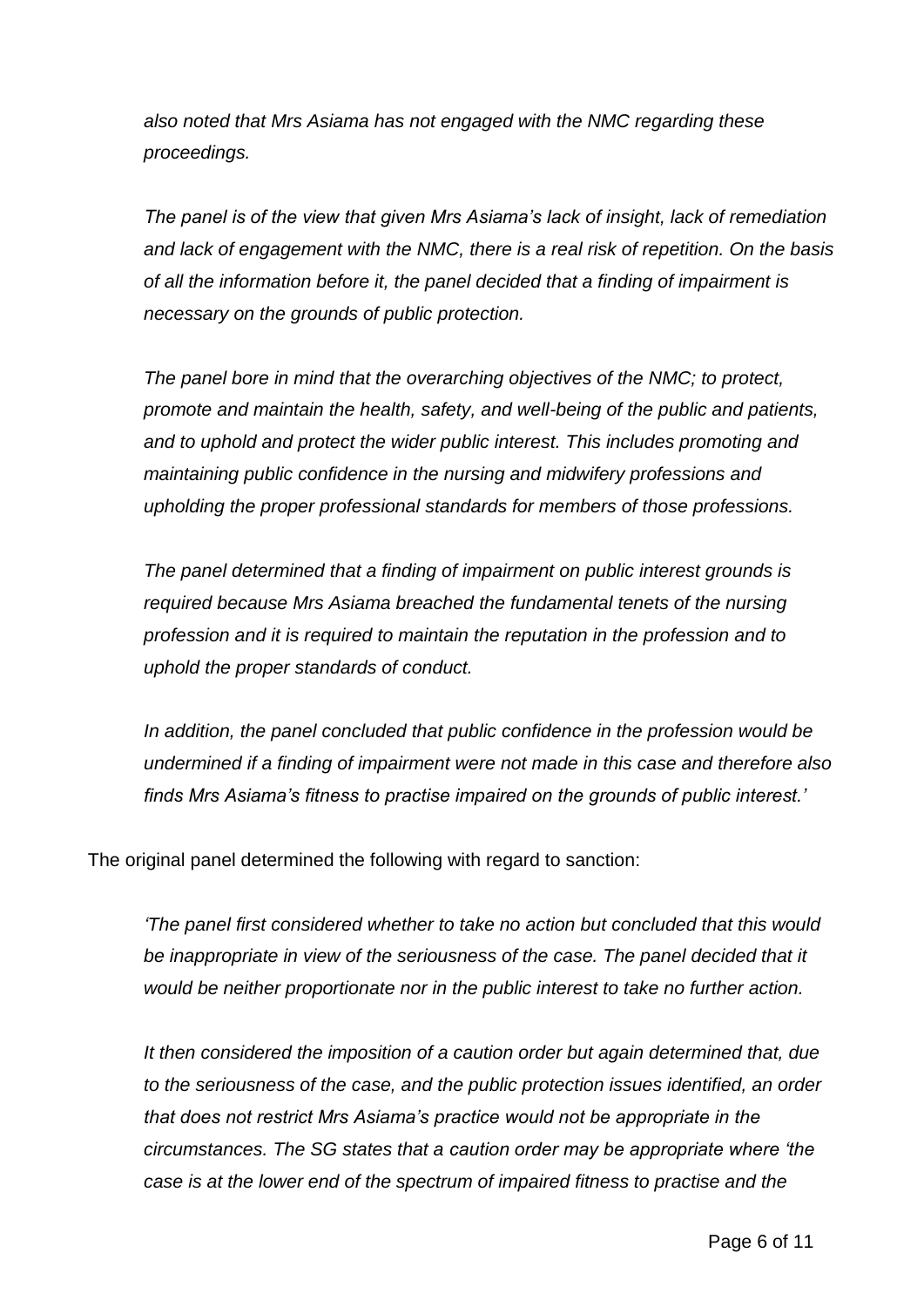*panel wishes to mark that the behaviour was unacceptable and must not happen again.' The panel considered that Mrs Asiama's misconduct was not at the lower end of the spectrum and that a caution order would be inappropriate in view of the issues identified. The panel decided that it would be neither proportionate nor in the public interest to impose a caution order.*

*The panel next considered whether placing conditions of practice would be sufficient and appropriate. The panel is mindful that any conditions imposed must be proportionate, measurable and workable.* 

*The panel took into account the SG and considered that there was no evidence to suggest there was harmful deep-seated personality or attitudinal problems on Mrs Asiama's part. It also considered that there were identifiable areas of Mrs Asiama's practice in need of retraining and further assessment.* 

*The panel was of the view that a conditions of practice order could protect the public if they were workable however, given the circumstances, there are no practical or workable conditions that could be formulated. It noted that there has been no engagement from Mrs Asiama with the NMC. The panel noted that there was also no evidence to demonstrate a willingness to respond positively to retraining. Further, the panel noted that Mrs Asiama has demonstrated a lack of insight into her failings and there is currently no information before the panel to indicate her current position or her willingness to work.* 

*The panel concluded that the placing of conditions on Mrs Asiama's registration in these circumstances would be inappropriate and would not adequately protect the public or address the public interest concerns in this case.* 

*The panel then went on to consider whether a suspension order would be an appropriate sanction. The SG states that suspension order may be appropriate where some factors are apparent. In this case, it noted that the misconduct occurred on one medication round but there were multiple errors and a lesser sanction is not sufficient. There was no evidence or harmful deep-seated or attitudinal problems. It took into account the seriousness of this case with regard to*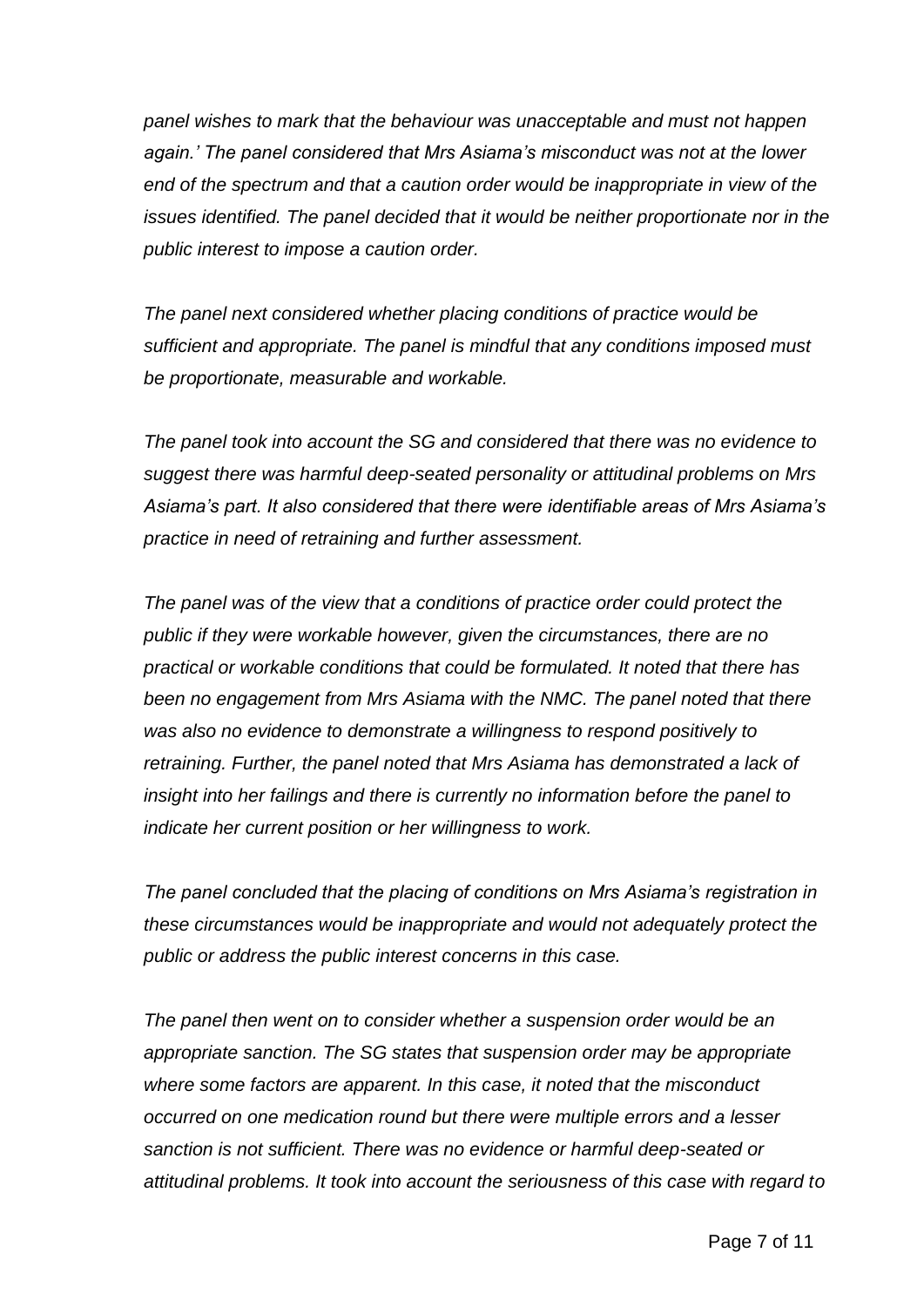*the multiple and serious errors that occurred on one medication round. The panel noted that the attempted administration of Insulin instead of Heparin could have caused serious consequences and in these circumstances, the panel noted that the criteria of seriousness is met.* 

*The panel was satisfied that in this case, the misconduct was not fundamentally incompatible with remaining on the register.* 

*The panel went on to consider whether a striking-off order would be proportionate but, taking account of all the information before it, the panel concluded that it would be disproportionate. Whilst the panel acknowledges that a suspension may have a punitive effect, it would be unduly punitive in Mrs Asiama's case to impose a striking-off order.*

*Balancing all of these factors the panel has concluded that a suspension order would be the appropriate and proportionate sanction.*

*The panel noted the hardship such an order will inevitably cause Mrs Asiama. However this is outweighed by the public interest in this case.*

*The panel considered that this order is necessary to mark the importance of maintaining public confidence in the profession, and to send to the public and the profession a clear message about the standard of behaviour required of a registered nurse.*

*Any future panel reviewing this case would be assisted by:*

- *Evidence of Mrs Asiama's engagement with the NMC;*
- *Mrs Asiama's attendance at the next NMC review hearing or meeting.'*

**Decision and reasons on current impairment**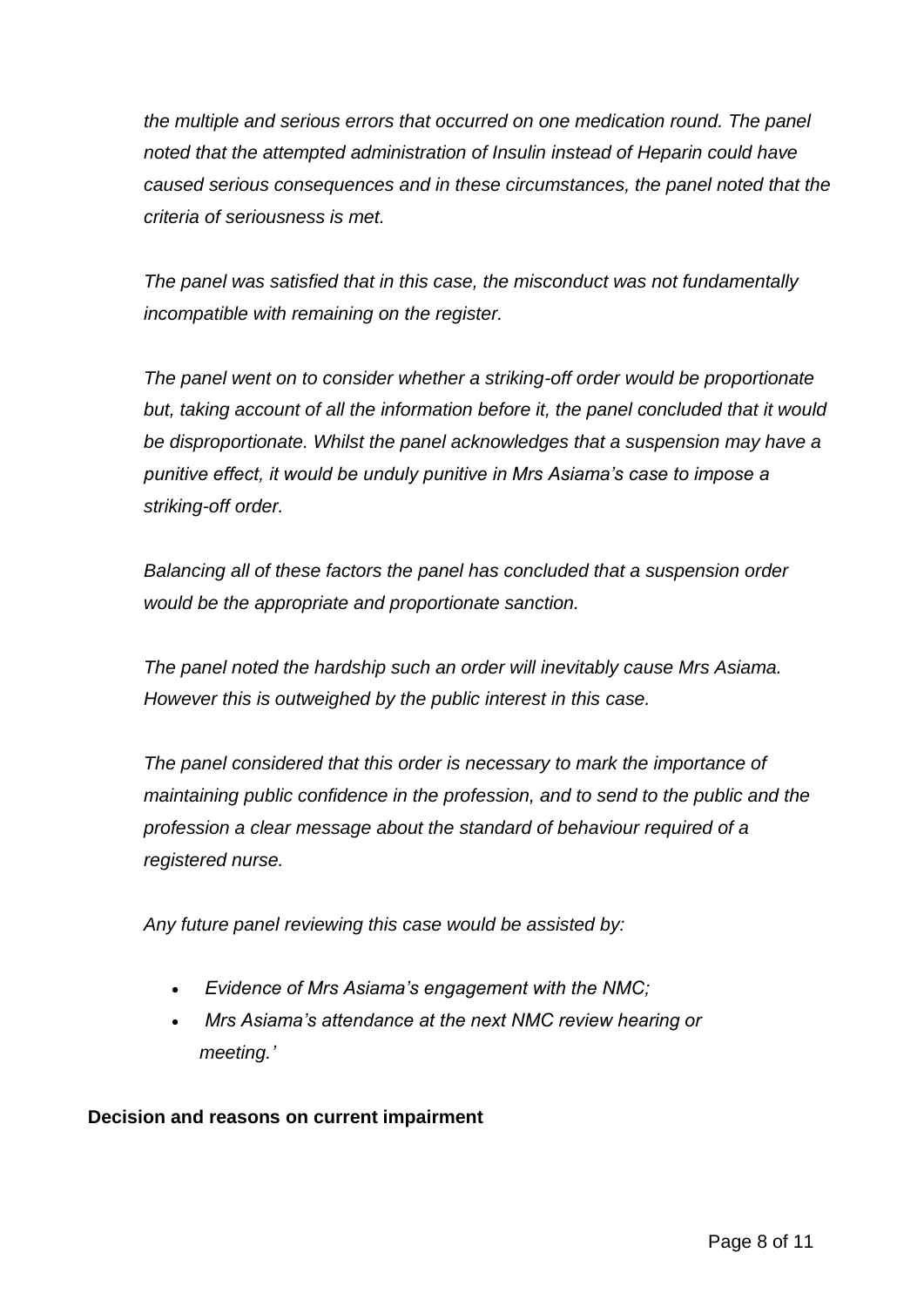The panel has considered carefully whether Mrs Asiama's fitness to practise remains impaired. Whilst there is no statutory definition of fitness to practise, the Nursing and Midwifery council (NMC) has defined fitness to practise as a registrant's suitability to remain on the register without restriction. In considering this case, the panel has carried out a comprehensive review of the order in light of the current circumstances. Whilst it has noted the decision of the last panel, this panel has exercised its own judgement as to current impairment.

The panel has had regard to all of the documentation before it, including the NMC bundle.

The panel heard and accepted the advice of the legal assessor.

In reaching its decision, the panel was mindful of the need to protect the public, maintain public confidence in the profession and to declare and uphold proper standards of conduct and performance.

The panel considered whether Mrs Asiama's fitness to practise remains impaired. The panel took into account the charges found proved against Mrs Asiama and noted that they were serious. The panel had regard to the original panel's findings and took account of the fact Mrs Asiama has not engaged with the NMC in any way. This reviewing panel had no new information before it today. Mrs Asiama has not engaged with the NMC since the suspension order was imposed and has not provided any of the information suggested by the previous panel. Further, the panel had no up to date information regarding Mrs Asiama's level of insight.

This panel noted that the original substantive panel found that, while Mrs Asiama's misconduct was remediable, her lack of engagement meant that the panel had no evidence of any reflection or remediation. This panel noted that from the information before it, Mrs Asiama has not taken any steps to remedy the concerns raised about her fitness to practise.

In light of this, this panel determined that Mrs Asiama was still liable to repeat the basic and numerous clinical errors demonstrated in the wide ranging charges found proved. The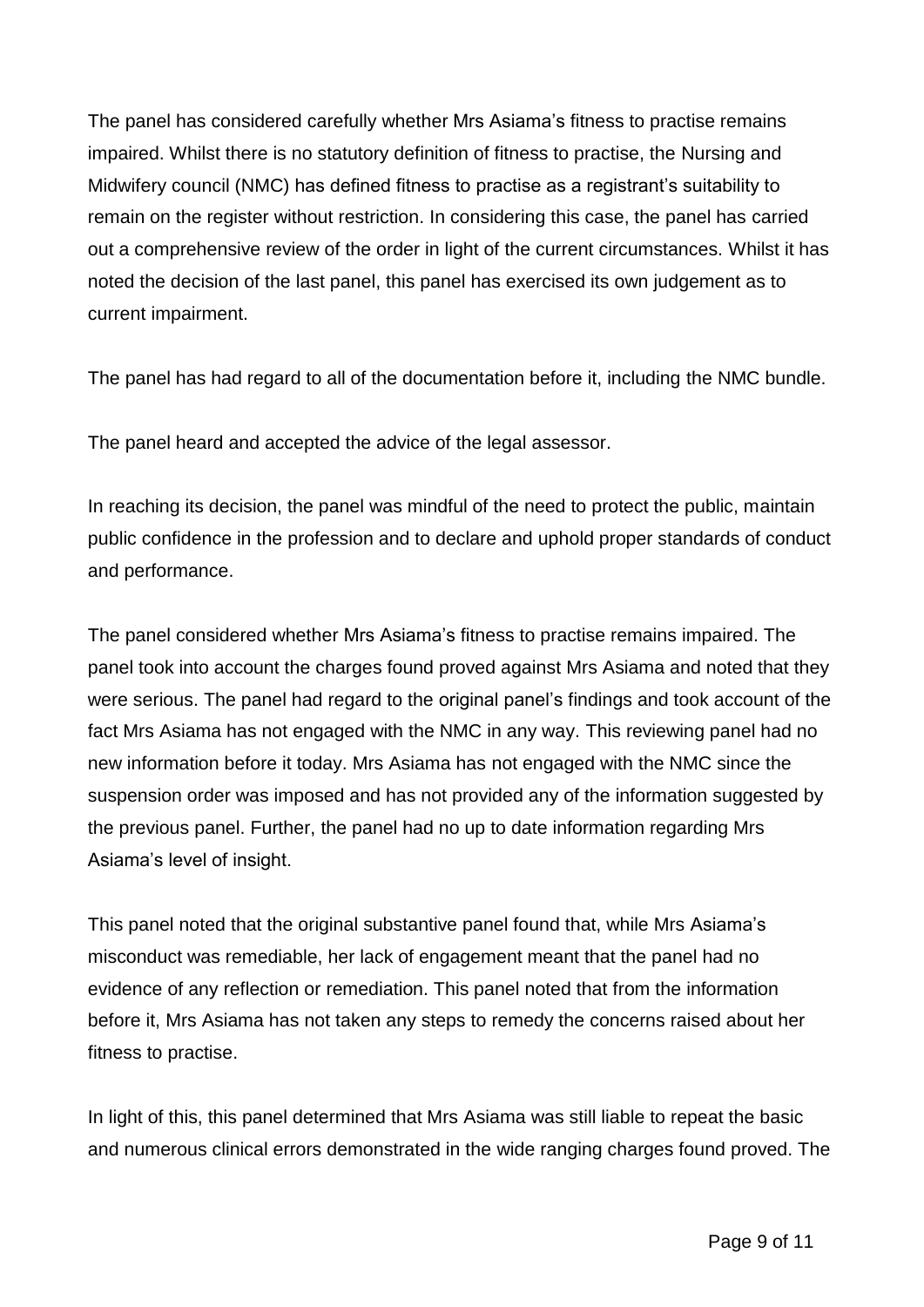panel therefore decided that a finding of continuing impairment is necessary on the ground of public protection.

The panel has borne in mind that its primary function is to protect patients and the wider public interest which includes maintaining confidence in the nursing profession and upholding proper standards of conduct and performance. The panel determined that, in this case, a finding of continuing impairment on public interest grounds is also required.

For these reasons, the panel finds that Mrs Asiama's fitness to practise remains impaired.

#### **Decision and reasons on sanction**

Having found Mrs Asiama's fitness to practise currently impaired, the panel then considered what, if any, sanction it should impose in this case. The panel noted that its powers are set out in Article 30 of the Order. The panel has also taken into account the 'NMC's Sanctions Guidance' (SG) and has borne in mind that the purpose of a sanction is not to be punitive, though any sanction imposed may have a punitive effect.

The panel first considered whether to take no action but concluded that this would be inappropriate in view of the seriousness of the case. The panel decided that it would be neither proportionate nor in the public interest to take no further action.

It then considered the imposition of a caution order but again determined that, due to the seriousness of the case, and the public protection issues identified, an order that does not restrict Mrs Asiama's practice would not be appropriate in the circumstances. The SG states that a caution order may be appropriate where *'the case is at the lower end of the spectrum of impaired fitness to practise and the panel wishes to mark that the behaviour was unacceptable and must not happen again.'* The panel considered that Mrs Asiama's misconduct was not at the lower end of the spectrum and that a caution order would be inappropriate in view of the issues identified. The panel decided that it would be neither proportionate nor in the public interest to impose a caution order.

The panel next considered whether a conditions of practice on Mrs Asiama's registration would be a sufficient and appropriate response. The panel is mindful that any conditions